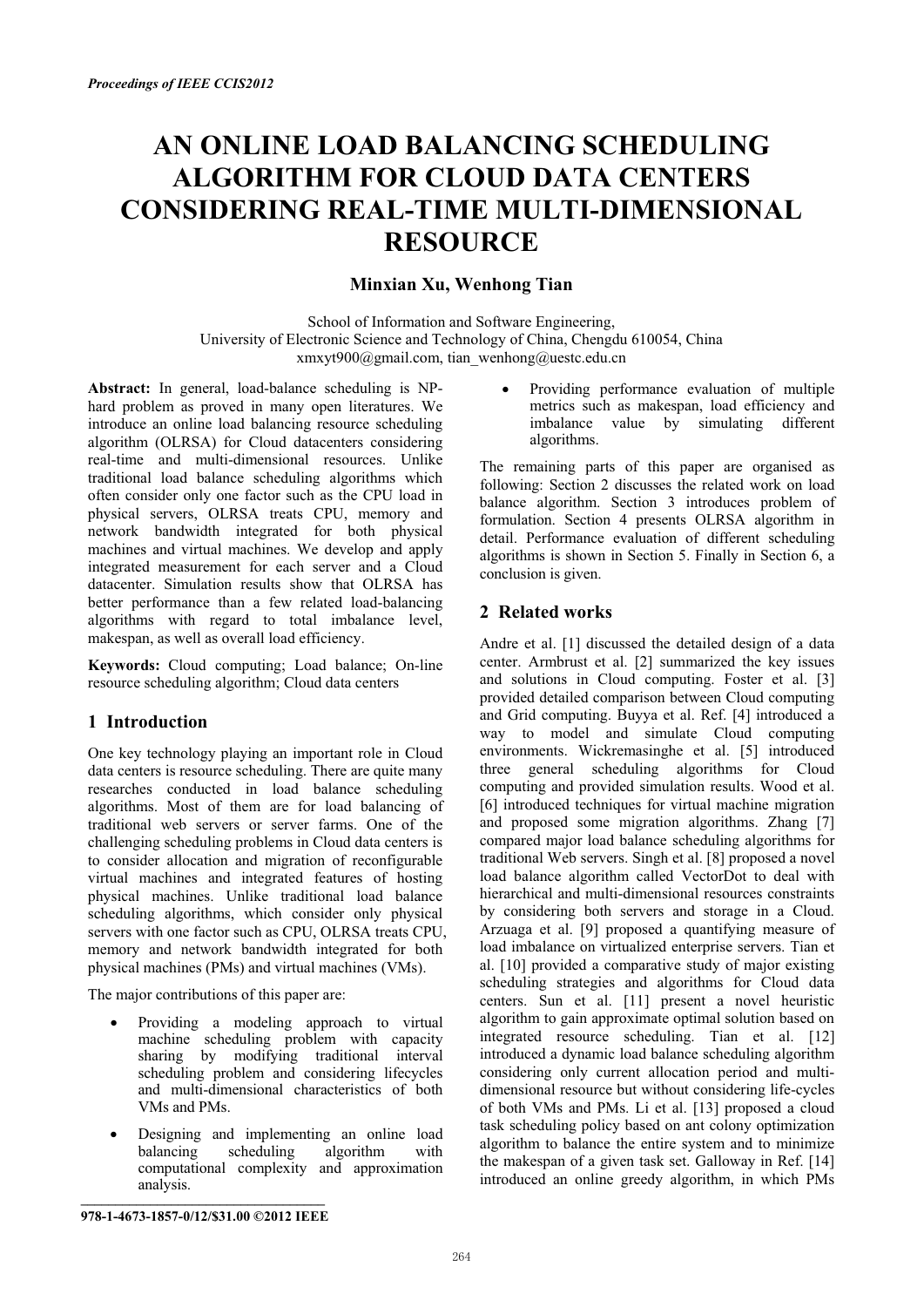#### *Proceedings of IEEE CCIS2012*

can be dynamic turned on and off but the life-cycle of a VM is not considered. Hu et al. [15] stated an algorithm named Genetic, which calculates the history data and current states to choose an allocation. Ref. [16] introduces load-balance techniques for VMware.

## **3 Problem formulation**

#### **3. 1 Problem description and formulation**

In this paper we model the VM allocations as a modified interval-scheduling problem (MISP) with fixed processing time. More explanation and analysis about traditional interval scheduling problems with fixed processing time can be found in Ref. [17] and references there in. We present a general formulation of modified interval-scheduling problem and evaluate its results compared with well-known existing algorithms.

**[Definition 1. Traditional interval scheduling problem (ISP) with fixed processing time]**: A set of requests {1, 2, …, n} where the i-th request corresponds to an interval of time starting at si and finishing at fi , each request needs a capacity of 1, i.e. occupying the whole capacity of a machine during fixed processing time.

There are following assumptions:

1) All data are deterministic and unless otherwise specified, the time is formatted in slotted windows. As shown in Figure 2, we partition the total time period [0,T] into slots with equal length  $(s_0)$ , the total number of slots is  $k=T/s_0$ . The start time  $s_i$  and finish time  $f_i$  are integer numbers of one slot. Then the interval of a request can be represented in slot format with (start-time, finish-time).

$$
0 + \frac{1}{2} + \frac{1}{3} + \frac{1}{4} + \frac{1}{6} + \frac{1}{8} + \frac{1}{2} + \frac{1}{10} + \ldots + \frac{1}{k-2} + \frac{1}{k+1} + \frac{1}{k}
$$

**Figure 2** Time in slotted format

2) All tasks are independent. There are no precedence constraints other than those implied by the start and finish time.

3) The required capacity of each request is a positive real number between  $(0,1]$ . Notice that the capacity of a single physical machine is normalized to be 1.

4) Assuming that, when processed, each VM request is assigned to a single physical machine. Thus interrupting a request and resuming it on another machine is not allowed, unless explicitly stated otherwise.

5) Each physical machine is always available, i.e., each machine is continuously available in  $[0, \infty]$ .

**[Definition 2. Interval scheduling with capacity sharing (ISWCS)]:** The only difference from traditional interval scheduling is that a resource (to be concrete, a physical machine) can be shared by different requests if the total capacity of all requests allocated on the single resource at any time does not surpass the total capacity that the resource can provide.

**[Definition 3. Sharing compatible intervals for ISWCS]:** A subset of intervals with total required capacity does not surpass the total capacity of a physical machine at any time; therefore they can share the capacity of a PM.

The formulation of ISWCS can be described as follows. Given a set of m identical machines (PMs) PM1, PM2, ..., PMm and a set of n requests (VMs), each request has a processing time (consider only CPU processing for example), the objective of load balance is to assign each request to one of PMs so that the loads placed on all machines are balanced.

#### **[Theorem 1 The offline scheduling problem of finding an allocation of minimizing makespan in general case is NP-complete.**

Remark: notice that Theorem 1 is considering offline load-balancing scheduling for single resource CPU on identical machines. When there are multiple resources to be considered and in heterogeneous case (like in this paper), the problem is more difficult and can be proved that it is NP-complete too (a detailed proof is provided in [17-18] by transforming the problem to 3-Dimensional matching problem or a multi-dimensional vector bin packing problem).

In this paper, each request needs only part of the whole capacity of a machine. So we redefine the makespan as capacity-makespan.

**[Definition 4 Capacity-makespan]** In any allocation of VM requests to PMs, we can let A(i) denote the set of VM requests allocated to machine PMi; under this allocation; machine PMi will have total load

$$
L_i = \max_{j \text{ in } A(i)} c_j t_j \tag{1}
$$

where cj is the CPU requests of VMj and tj is the span of request j (i.e., the length of processing time of request j). The goal of load balancing is to minimize the maximum load (makespan) on any PM,  $L = \text{maxi } L$ . Some other related metrics such as imbalance value and load efficiency are also considered and will be explained in the following section.

## **3.2 Metrics for load balancing scheduling algorithms**

In this section, a few existing metrics and new metrics for load balancing scheduling will be presented.

Zheng et al. in Ref. [19] introduced an integrated load balance index and load balance algorithm:

$$
B = a \times \frac{N_{1i} \times C_i}{N_{1m} \times C_m} + b \times \frac{N_{2i} \times M_i}{N_{2m} \times M_m} + c \times \frac{N_{3i} \times D_i}{N_{3m} \times D_m} + d \times \frac{Net_i}{Net_m}
$$
 (2)

where i is the index of PM and m is the ID of referred PM, N1 is the capability of CPU, N2 is the parameter of memory, N3 refers to the parameter of bandwidth, C and M are the utilization of CPU and memory, D is the transferring rate of hard disk, Net is the network throughput, and a, b, c, d are the compared weighted value of CPU, memory, hard disk and network respectively and initialized as 1. The optimization goal is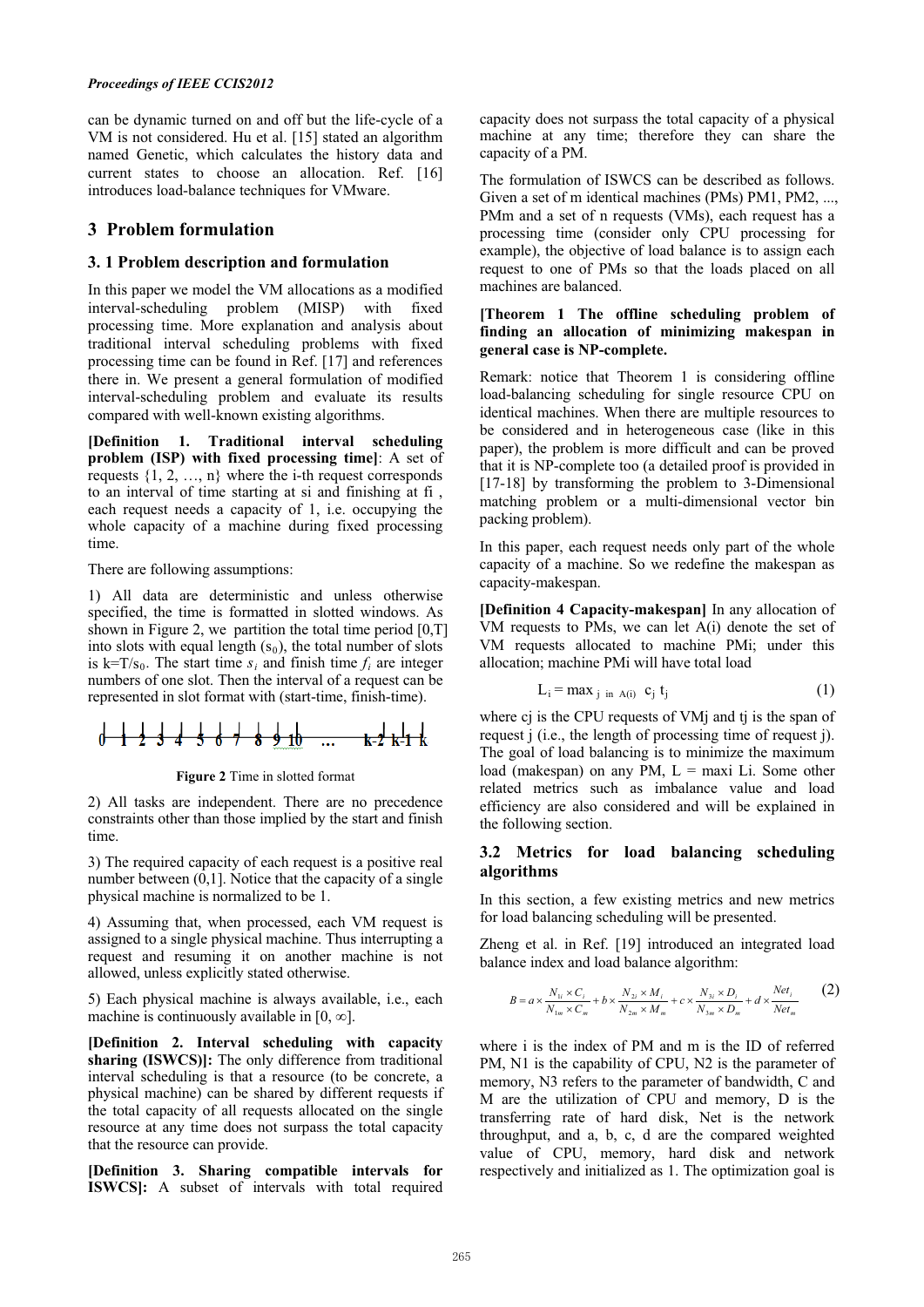finding the PM with the smallest B value to allocate requests.

For OLRSA algorithm, we take the following parameters into consideration:

1) PM resource:  $PM_i(i, PCPU_i, PMem_i, PStorage_i)$ , *i* is the index number of PM,  $PCPU_i$ ,  $PMem_i$ ,  $PStorage_i$  are the CPU, memory, storage capacity of that a PM provides.

## 2)VM resource:

 $VM_j(j, VCPU_j, PMem_j, PStorage_j, T_j^{start}, T_j^{end})$ , *j* is the VM type ID,  $VCPU_j, VMem_j, VStorage_j$  are the CPU, memory, storage requirements of VM<sub>j</sub>,  $T_j^{start}$ ,  $T_j^{ena}$ are the start time and end time, which are used to represent the life cycle of a VM.

3) Time slot: we consider a time span from 0 to T be divided into *n* parts with same length  $S_0$ . Then *n* parts can be defined as  $[(t_1 - t_0), (t_2 - t_1), ..., (t_n - t_{n-1})]$ , each time slot  $T_k$  means the time span  $(t_k - t_{k-1})$ .

4) Average CPU utilization of *PMi* during some time period:

$$
PCPU_i^U = \frac{\sum_{k=0}^{n} (PCPU_i^{T_k} \times T_k)}{\sum_{k=0}^{n} T_k}
$$
 (3)

And memory ( $PMem_i^U$ ) and storage ( $PStronge_i^U$ ) utilization of both PMs and VMs can be computed in the same way. Similarly average CPU utilization of a VM can be computed.

5) Integrated load imbalance value ( $ILB<sub>i</sub>$ ) of  $PM<sub>i</sub>$ . The variance is widely used as a measure of how far a set of values are spread out from each other in statistics. Using variance, an integrated load imbalance value ( $ILB<sub>i</sub>$ ) of server *i* is defined as:

$$
\frac{(Avg_i - CPU_x^4)^2 + (Avg_i - MEM_x^4)^2 + (Avg_i - Stor_x^4)^2}{3}
$$
 (4)

where

$$
Avg_i = (PCPU_i^U + PMEM_i^U + PStorage_i^U)/3
$$
 (5)

and  $CPU_i^U$ ,  $MEM_i^A$ , *Stor***<sub>u</sub>**</sub> are respectively the average utilization of CPU, memory and storage in a Cloud data center.  $ILB_i$  is applied to indicate load imbalance level comparing utilization of CPU, memory and network bandwidth of a single server itself. This metric is very similar to VMware DRS load balance metric—standard deviation as presented in Ref. [6].

#### 6) Makespan and capacity-makespan:

In this paper, we define the makespan as capacitymakespan as given in Definition 4. Therefore the

capacity-makespan of all PMs can be formulated as:

$$
makes pan = \max(\frac{PCPU_i^U + PMem_i^U + PStorage_i^U}{3})
$$
 (6)

8) Load-efficiency (skew)

Load efficiency (skew) is defined as the (minimal average load /maximal average load) on all machines:

$$
skew = \frac{\min(PCPU_i^U + PMem_i^U + PStorage_i^U)}{\max(PCPU_i^U + PMem_i^U + PStorage_i^U)}
$$
(7)

Skew shows the load balancing efficiency to some degree. 9) Imbalance level (IBL)

Imbalance level of CPU is defined as:

$$
IBD_{cpu} = \frac{\sum_{i=0}^{n} (PCPU_i^U - PCPU_{avg})^2}{n}
$$
 (8)

where  $PCPU_{\text{ave}}$  is the average utilization of all CPUs in a data center. The imbalance level of memory *IBD<sub>mem</sub>* and imbalance level of storage *IBD*<sub>storage</sub> can be obtained in the same way. Then total imbalance level of a data center is:

$$
IBD_{total} = IBD_{cpu} + IBD_{mem} + IBD_{storage}
$$
 (9)

## **4 OLRSA algorithm**

Figure 3 shows that the core process of OLRSA algorithm. For each request it firstly finds the PM with lowest average capacity-makespan, and a PM with next lowest average capacity-makespan would be turn-on only if there is no enough resource left on the first PM**,** so on so that all requests are allocated without rejection.

| Input: VM requests (each indicated by their<br>required VM type ID, start time, finish time, and<br>requested capacity), the interval of start time and<br>finish time of request $i$ is denoted as $I_i$<br><b>Output:</b> Assign a PMID to each request and<br>allocate an interval for each request. |
|---------------------------------------------------------------------------------------------------------------------------------------------------------------------------------------------------------------------------------------------------------------------------------------------------------|
| $1. d=0.1$                                                                                                                                                                                                                                                                                              |
| 2. for $j = from 1 to n do$                                                                                                                                                                                                                                                                             |
| 3.1<br>for all PMs, finding a PM with lowest average                                                                                                                                                                                                                                                    |
| capacity-makespan, noted as PM lowest (as in                                                                                                                                                                                                                                                            |
| equation $(3-6)$ )                                                                                                                                                                                                                                                                                      |
| if the request j still can share capacity of<br>4.                                                                                                                                                                                                                                                      |
| PM lowest do                                                                                                                                                                                                                                                                                            |
| 5.<br>allocate $I_i$ to the PM                                                                                                                                                                                                                                                                          |
| 6.<br>else                                                                                                                                                                                                                                                                                              |
| $\tau$ .<br>finding a PM with next lowest average                                                                                                                                                                                                                                                       |
| capacity-makespan and can host the request                                                                                                                                                                                                                                                              |
| 8.<br>$d = d + 1$ :                                                                                                                                                                                                                                                                                     |
| 9.<br>allocate $I_{i}$ to PM d                                                                                                                                                                                                                                                                          |
| 10.<br>endif                                                                                                                                                                                                                                                                                            |
| 11. endfor                                                                                                                                                                                                                                                                                              |
|                                                                                                                                                                                                                                                                                                         |

**Figure 3** Pseudo code of OLRSA algorithm

**Lemma 1.** The computational complexity of OLRSA algorithm is *O(nlogm)* using priority queue data structure where *n* is the number of VM requests and *m* is the number of needed PMs.

**Lemma 2.** The approximation ratio (comparing to optimal solution) of OLRSA algorithm is (2-*1/m)* where *m* is the total number of machines [20].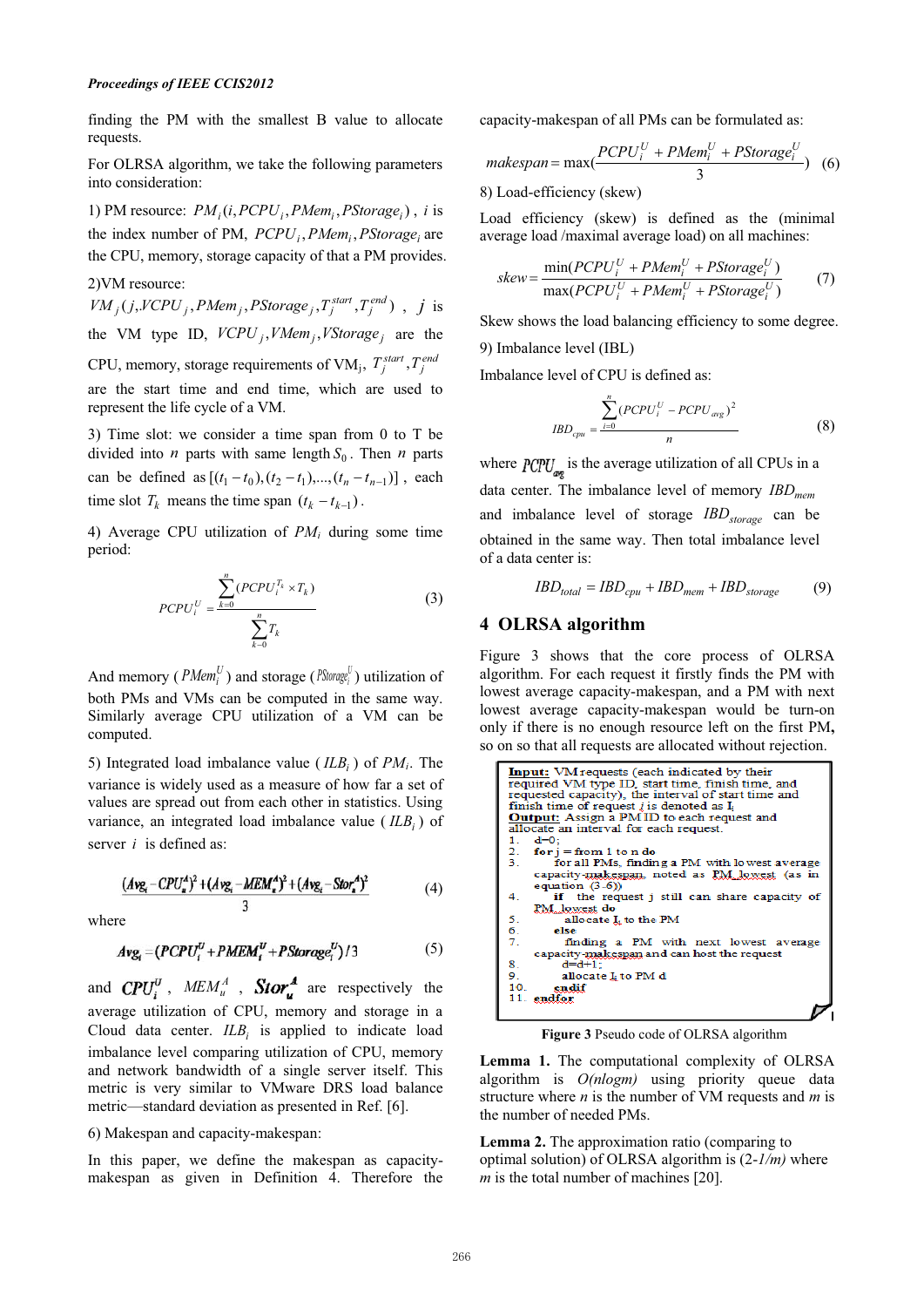## **5 Performance evaluation**

In this section, we compare simulation results of different scheduling algorithms regarding total energy consumption.

#### **5.1 Mythology and simulation setting**

In this part, we will show the simulation results between the OLRSA algorithm and other existing algorithms. A Java discrete simulator is developed for this purpose. All simulations are conducted on a Pentium dual-core computer with 3.2GHz CPU and 2GB memory.

We compare the simulation results of our proposed algorithm with three existing algorithms:

1) Random Algorithm (Random): a general scheduling algorithm by randomly allocating the VM requests to the PM that can provide resource required.

2) Round-Robin (Round): a traditional load balancing scheduling algorithm by allocating the VM request one by one to each PM in turn that can provide resource required.

3) ZHJZ algorithm: as defined in Ref. [19], it selects a reference physical machine, and calculates the  $B$  value and chooses the physical machines with the lowest *B* value (as defined in Eq. (2)) and available resource to allocate virtual machines.

We do the simulation with enough PM that would satisfy all the VM requests (in the situation with VMs 500 and max duration 800, the PM number is type-1 92, type-2 93, type-3 63) and VM numbers vary from 100 to 750 (each type approximately 1/8). And we do the simulation with request duration time from 100 to 800 time slots (each slot is 5 seconds). The simulations for different algorithms are based on the same environment with same VM requests.

#### **5.2 Simulation results and analysis**

#### **5.2.1 Random configuration of VMs and PMs**

In this paper, we also adopt the following random configuration of VMs and PMs as shown in Tables I and II. Note that one compute unit (CU) has equivalent CPU capacity of a 1.0-1.2 GHz 2007 Opteron or 2007 Xeon processor [21].

**Table I** 8 types of virtual machine (VM) in Amazon EC2

| Memory            | <b>Compute Units</b> | <b>Storage</b>  | VM Type  |
|-------------------|----------------------|-----------------|----------|
| 1.0GB             | 2units               | 2 <sub>GB</sub> | $1-1(1)$ |
| $4G$ B            | 10 units             | 8GB             | $1-2(2)$ |
| 12.0GB            | 16 units             | 15GB            | $1-3(3)$ |
| $91$ GB           | 3 units              | 5 <sub>GB</sub> | $2-1(4)$ |
| 20 0GB            | 6 units              | 15GB            | $2-2(5)$ |
| 36GB              | 13 units             | 25GB            | $2-3(6)$ |
| $1$ GB            | 1 units              | 25GB            | $3-1(7)$ |
| 4.0 <sub>GB</sub> | 2 units              | 50GB            | 3.1(8)   |

**Table II** 3 types of physical machine (PM)

| <b>PM Pool</b><br><b>Type</b> | <b>CPU</b><br>(Compute Units) | <b>Memory</b> | <b>Storage</b> |
|-------------------------------|-------------------------------|---------------|----------------|
| Type1                         | 64units                       | 120GB         | $200$ GB       |
| Type2                         | 96units                       | 180GB         | $300$ GB       |
| Type3                         | 128units                      | 240GB         | $400$ GB       |

To simplify the corresponding relationship mentioned in section 3, we use VM type1, 2, 3 corresponds PM type1, type 4, 5, 6 corresponds PM type2 and VM 7, 8 corresponds VM type 4.

#### **1) Fixing the total number of VM requests but vary their max durations**



**Figure 4** Imbalance value comparison when varying max duration of VMs

Figures 4 to 6 show the imbalance level, capacitymakespan and skew results respectively when fixing the total number of VM requests as 500 but varying the max duration of all VMs. From these figures, we can notice that OLRSA algorithm shows a better performance, as for imbalance level and makespan, Random>Round>Benchmark>OLRSA, as for skew, OLRSA is the larger than other three algorithms.



**Figure 5** Capacity-makespan comparison when varying max duration of VMs (maximum is normalized to 1)



**Figure 6** Skew comparison when varying max duration of VMs